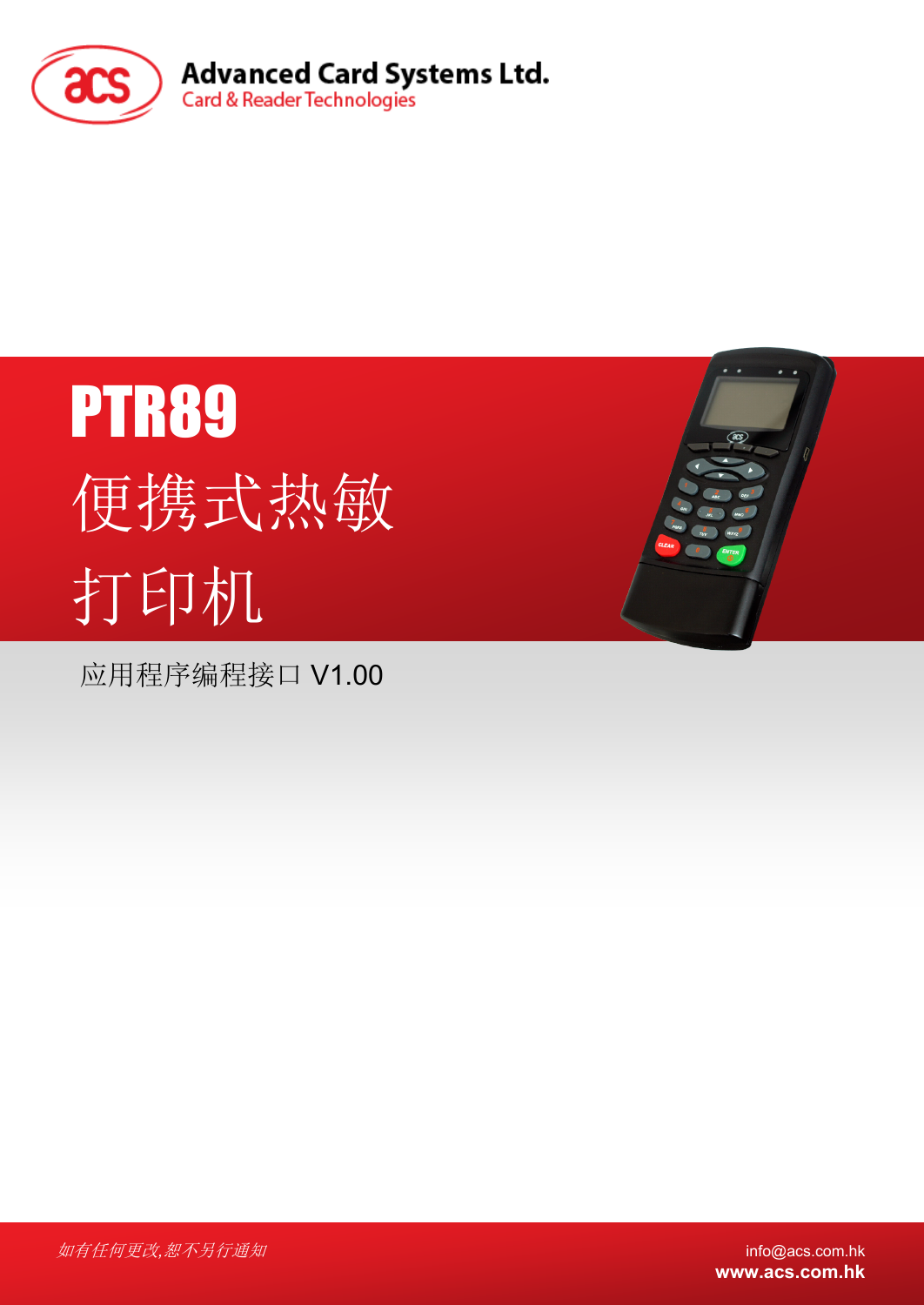

# 目录

| 1.0.  |  |
|-------|--|
| 1.1.  |  |
| 1.2.  |  |
| 2.0.  |  |
| 2.1.  |  |
| 3.0.  |  |
| 3.1.  |  |
| 3.2.  |  |
| 3.3.  |  |
| 3.4.  |  |
| 3.5.  |  |
| 3.6.  |  |
| 3.7.  |  |
| 3.8.  |  |
| 3.9.  |  |
| 3.10. |  |

# 表目录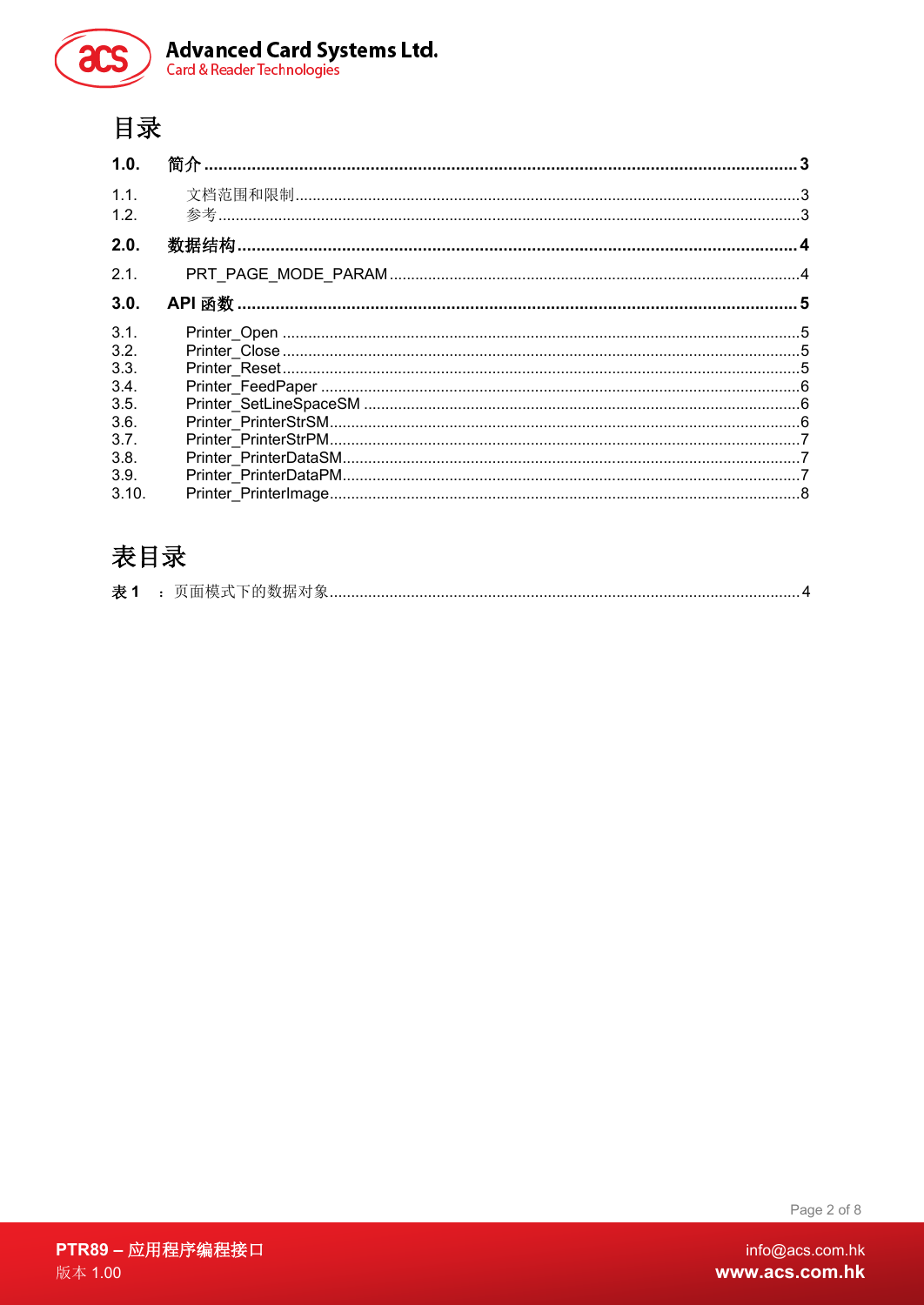

# <span id="page-2-0"></span>**1.0.**简介

ACR89 手持式智能卡读写器在单个可靠设备的成本上提供多个功能部件。它配备一个 32 位 CPU, 运 行嵌入式实时操作系统(FreeRTOS)。另外 ACS 还为其配套开发出热敏打印机功能,以便为多种智 能卡应用提供便利。PTR89 是专为 ACR89 系列读写器设计的便携式热敏打印机。

本文档将对 PTR89 的 API (应用程序编程接口) 命令进行介绍, 以帮助用户为 ACR89 读写器开发支持 打印功能的脱机应用程序。应用软件开发人员可以通过这些 API 开发提供打印功能的智能卡应用。

## <span id="page-2-1"></span>**1.1.** 文档范围和限制

本 API 文档提供了使用 ACR89 系列读写器执行热敏打印机命令时的详细指南。

### <span id="page-2-2"></span>**1.2.** 参考

关于 FreeRTOS 软件环境的详细资料,请参考以下链接:

• <http://www.freertos.org/>

Page 3 of 8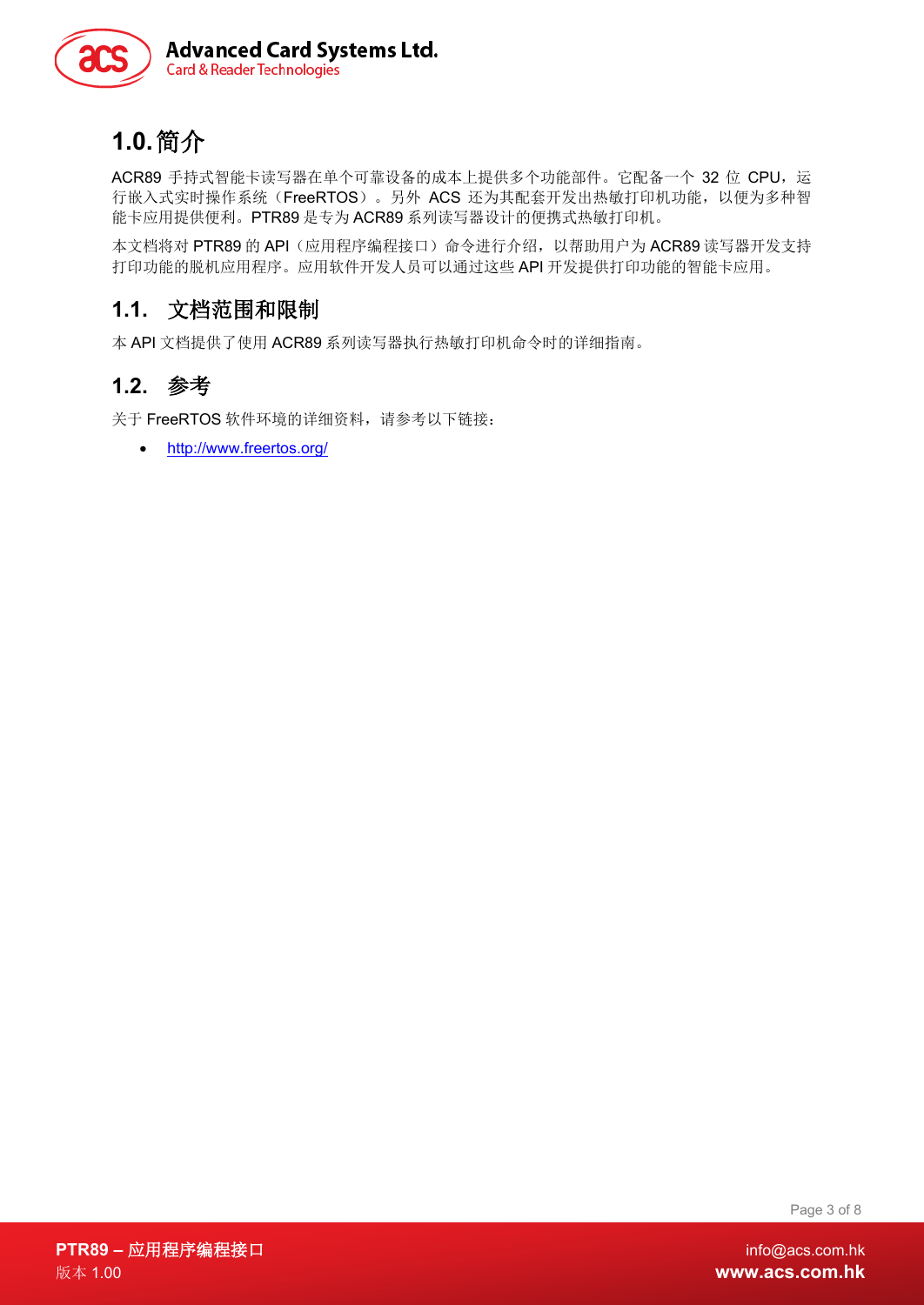

# <span id="page-3-0"></span>**2.0.**数据结构

### <span id="page-3-1"></span>**2.1. PRT\_PAGE\_MODE\_PARAM**

```
[Printer.h]
```

```
typedef struct
{
     UINT16 HorizontalOrigin X;
     UINT16 VerticalOrigin Y;
     UINT16 PrintWidth X;
     UINT16 PrintHeight Y;
     UINT8 ucLineSpace;
} PRT_PAGE_MODE_PARAM;
```
用于在页面模式下设置打印区域。

| 数据成员               | 值(包含)      | 说明      |
|--------------------|------------|---------|
| HorizontalOrigin_X | $0 $ 至 383 | X 轴起点   |
| VerticalOrigin Y   | $0 $ 至 882 | Y轴起点    |
| PrintWidth X       | 1至 384     | 打印区域的宽度 |
| PrintHeight Y      | 1至883      | 打印区域的高度 |
| ucLineSpace        | 24 至 255   | 行距      |

表**1** :页面模式下的数据对象

#### <span id="page-3-2"></span>注:

- *HorizontalOrigin\_X + PrintMidth\_X* 应当小于等于 *384*。
- *VerticalOrigin\_Y + PrintHeight\_Y* 应当小于等于 *883*。
- 水平方向起点与绝对原点之间的距离为 *HorizontalOrigin\_X\*0.125* 毫米。
- 垂直方向起点与绝对原点之间的距离为 *VerticalOrigin\_Y \*0.125* 毫米。
- 实际打印宽度 *= PrintWidth\_X\*0.125* 毫米。
- 实际打印高度 *= PrintHeight\_Y\*0.125* 毫米。
- 实际打印行距 *= ucLineSpace\*0.125* 毫米。
- 绝对原点指可打印区域的左上角,打印宽度和打印高度都不能设置为 *0.*
- 行距包含字体的高度。

Page 4 of 8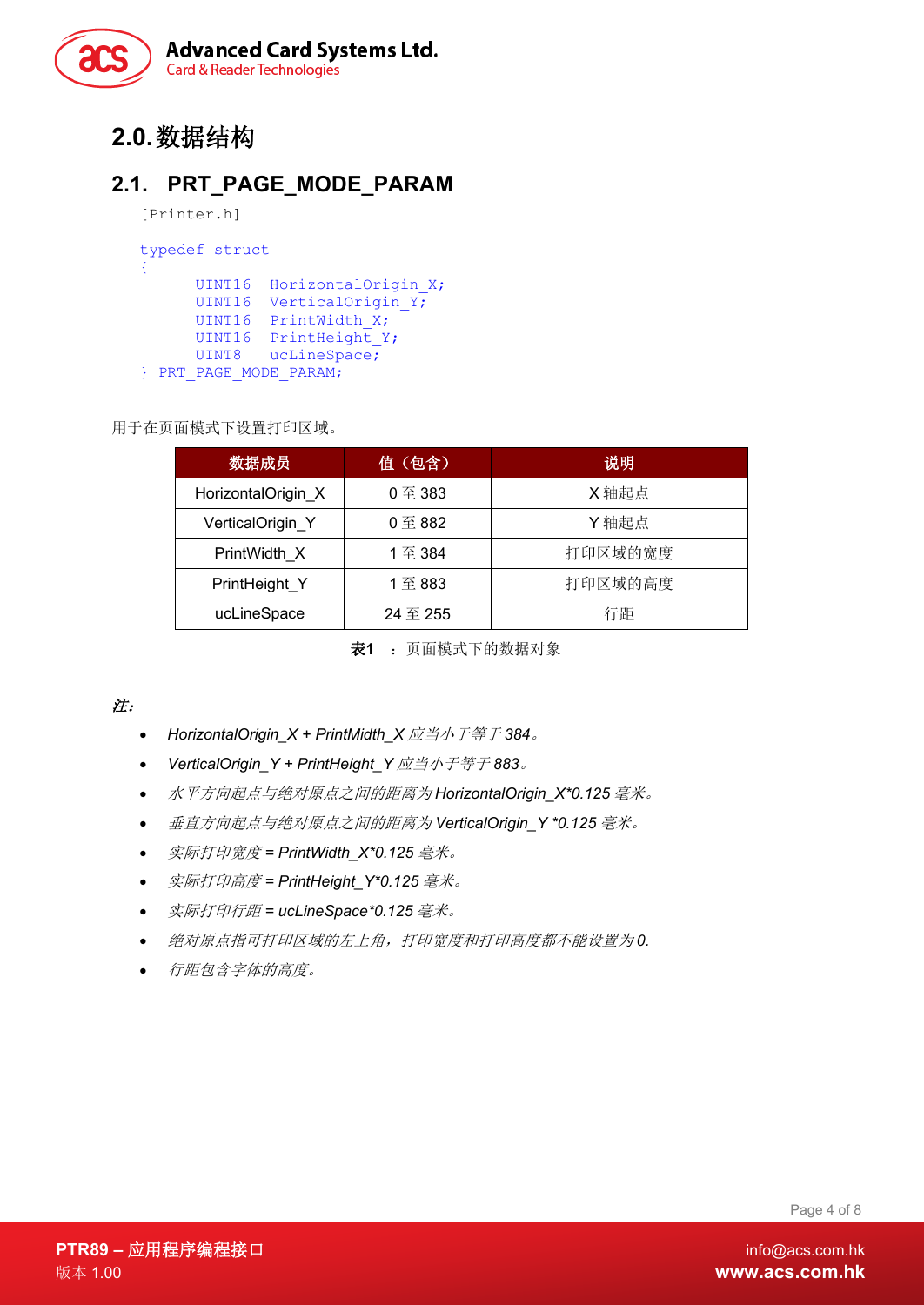

## <span id="page-4-0"></span>**3.0.API** 函数

打印机一行最多能打印 24 个字符。打印字体为 16x18 点, 点间距为 0.125 毫米。打印机提供两种打印 模式,分别是"标准模式"和"页面模式"。在"标准模式"下,无论是否设置打印区域,打印机都会打印出所 有发送至缓冲区的数据,而在"页面模式"下,需要提前设置打印区域的大小,并且打印的数据限定在 490 个字节以内。超出打印区域的数据将被弃用。

#### <span id="page-4-1"></span>**3.1. Printer\_Open**

此函数用于开启打印机端口。使用此函数之前,打印机的端口应处于关闭状态,否则 *Printer\_Open* 函 数会返回错误信息。

[Printer.h]

```
BOOLEAN Printer_Open (
           void );
```
返回:

*BOOLEAN* 此函数返回 TRUE/FALSE,指示打印机端口是否成功开启。

#### <span id="page-4-2"></span>**3.2. Printer\_Close**

此函数用于关闭打印机端口。

```
[Printer.h]
BOOLEAN Printer_Close (
         void );
```
返回:

*BOOLEAN* 此函数返回 TRUE/FALSE,指示打印机端口是否成功关闭。

#### <span id="page-4-3"></span>**3.3. Printer\_Reset**

此函数用于复位打印机,并将所有的用户设置还原为默认值。

```
[Printer.h]
void Printer_Reset (
      void );
```
返回:

*BOOLEAN* 此函数返回 TRUE/FALSE,指示打印机端口是否成功复位。

Page 5 of 8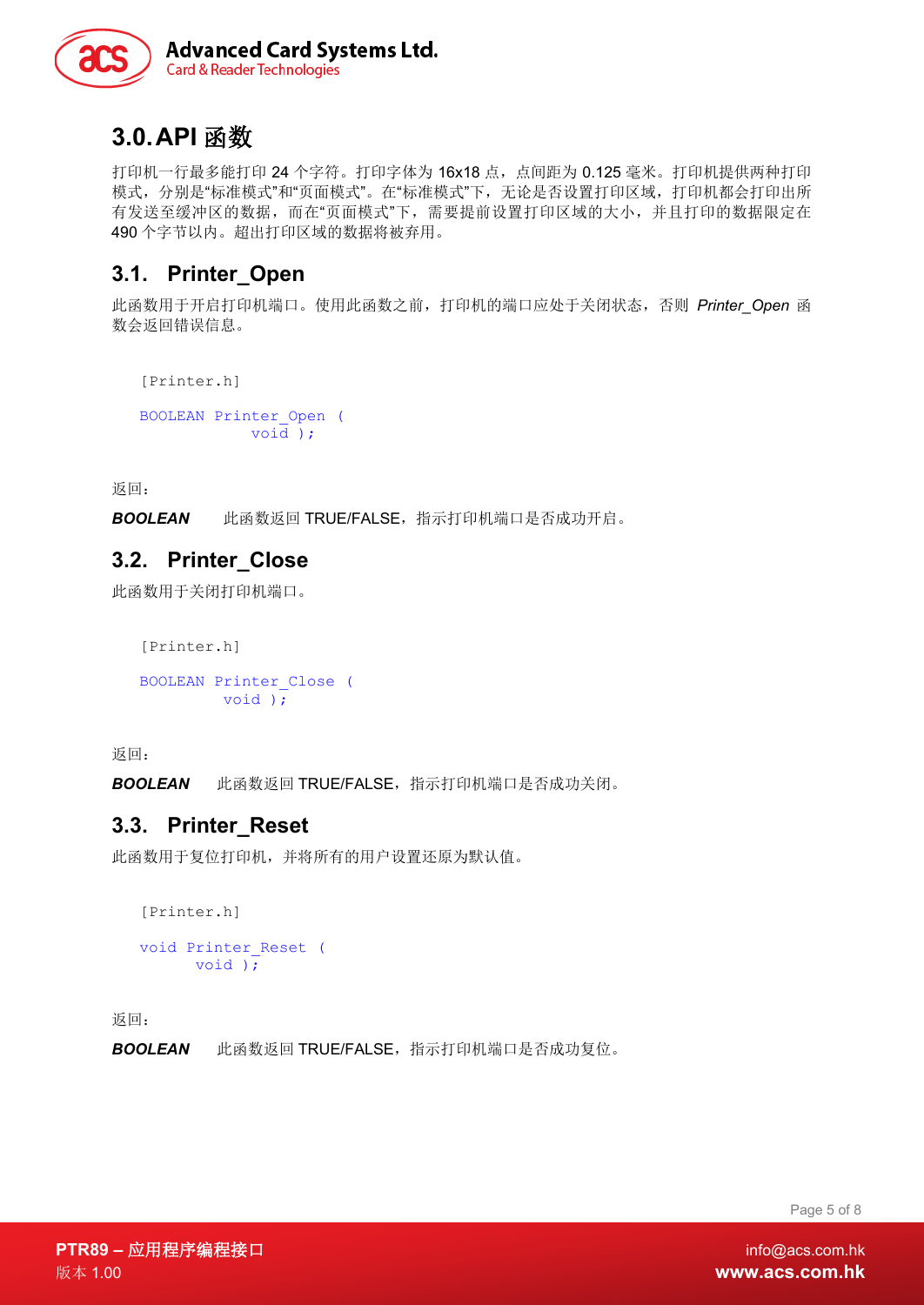

## <span id="page-5-0"></span>**3.4. Printer\_FeedPaper**

此函数用于从打印机进纸。

[Printer.h] BOOLEAN Printer\_FeedPaper ( UINT8 Num );

参数:

*Num* [in] 待进纸的长度 [0-255,实际长度等于 Num\*0.125 mm]

返回:

*BOOLEAN* 此函数返回 TRUE/FALSE,指示是否成功进纸。

#### <span id="page-5-1"></span>**3.5. Printer\_SetLineSpaceSM**

此函数用于设置行距。

[Printer.h]

```
BOOLEAN Printer_SetLineSpaceSM (
        UINT8 Num ) ;
```
参数:

**Num** [in] 待进纸的长度 [24-255,实际长度等于 Num\*0.125 mm]

返回:

*BOOLEAN* 此函数返回 TRUE/FALSE,指示是否成功进纸。

#### <span id="page-5-2"></span>**3.6. Printer\_PrinterStrSM**

此函数用于在"标准模式"下打印字符串。打印的数据大小不得超过 65535 字节,可以使用控制字符  $\ln$ <sup>'</sup>

```
[Printer.h]
BOOLEAN Printer_PrintStrSM (
        const UCHAR *Str );
```
参数:

*\*Str* [in] 待打印的以空字符结尾的字符串

返回:

*BOOLEAN* 此函数返回 TRUE/FALSE,指示是否在"标准模式"下成功打印字符串。

Page 6 of 8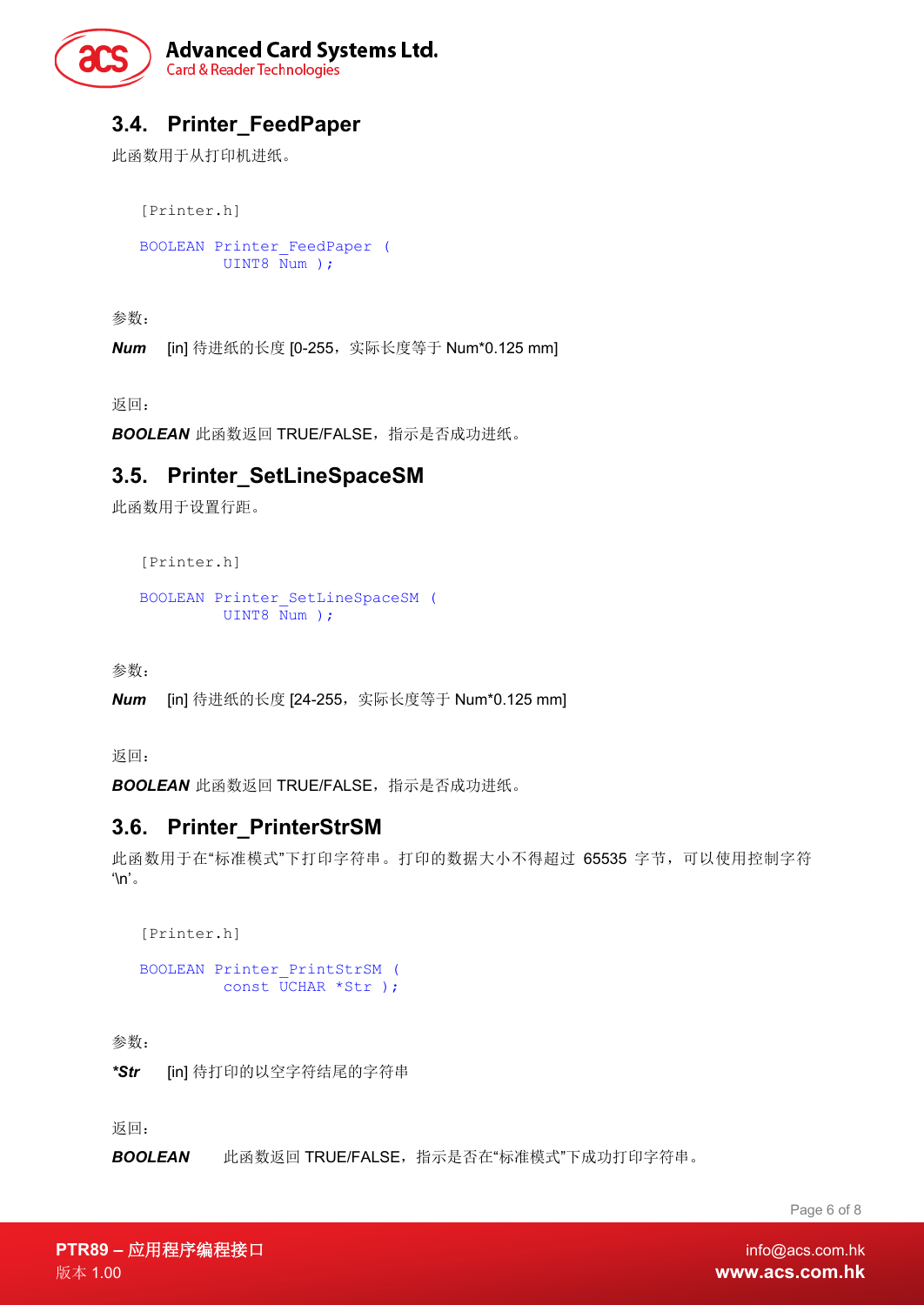

## <span id="page-6-0"></span>**3.7. Printer\_PrinterStrPM**

此函数用于在"页面模式"下打印字符串。打印数据的长度不得超过 490 个字节。如果数据长度超过 490 个字节, 则超出的数据会被弃用。另外可以使用控制字符'\n'。

[Printer.h]

```
BOOLEAN Printer_PrintStrPM (
          const PRT PAGE MODE PARAM *Param,
          const UCHAR *\overline{\text{str}});
```
参数:

*\*Param* [in] 待打印的区域

*\*Str* [in] 待打印的以空字符结尾的字符串

返回:

*BOOLEAN* 此函数返回 TRUE/FALSE,指示是否在"页面模式"下成功打印字符串。

#### <span id="page-6-1"></span>**3.8. Printer\_PrinterDataSM**

此函数用于在"标准模式"下打印字符数组,可以使用控制字符'\n'。

[Printer.h]

```
BOOLEAN Printer_PrinDataSM (
        const UINT8 *Data
        UINT16 Size );
```
参数:

*\*Data* [in] 指向待打印的字符数组的指针

*Size* [in] 待打印的字符数组的大小[byte]

返回:

*BOOLEAN* 此函数返回 TRUE/FALSE,指示是否在"标准模式"下成功打印数据数组。

#### <span id="page-6-2"></span>**3.9. Printer\_PrinterDataPM**

此函数用于在"页面模式"下打印字符数组,打印数据的长度不得超过 490 个字节,可以使用控制字符  $\ln$ <sup>'</sup>

```
[Printer.h]
```

```
BOOLEAN Printer_PrintDataPM (
        const PRT_PAGE_MODE_PARAM *Param,
         const UINT8 *Data 
         UINT16 Size);
```
参数:

Page 7 of 8